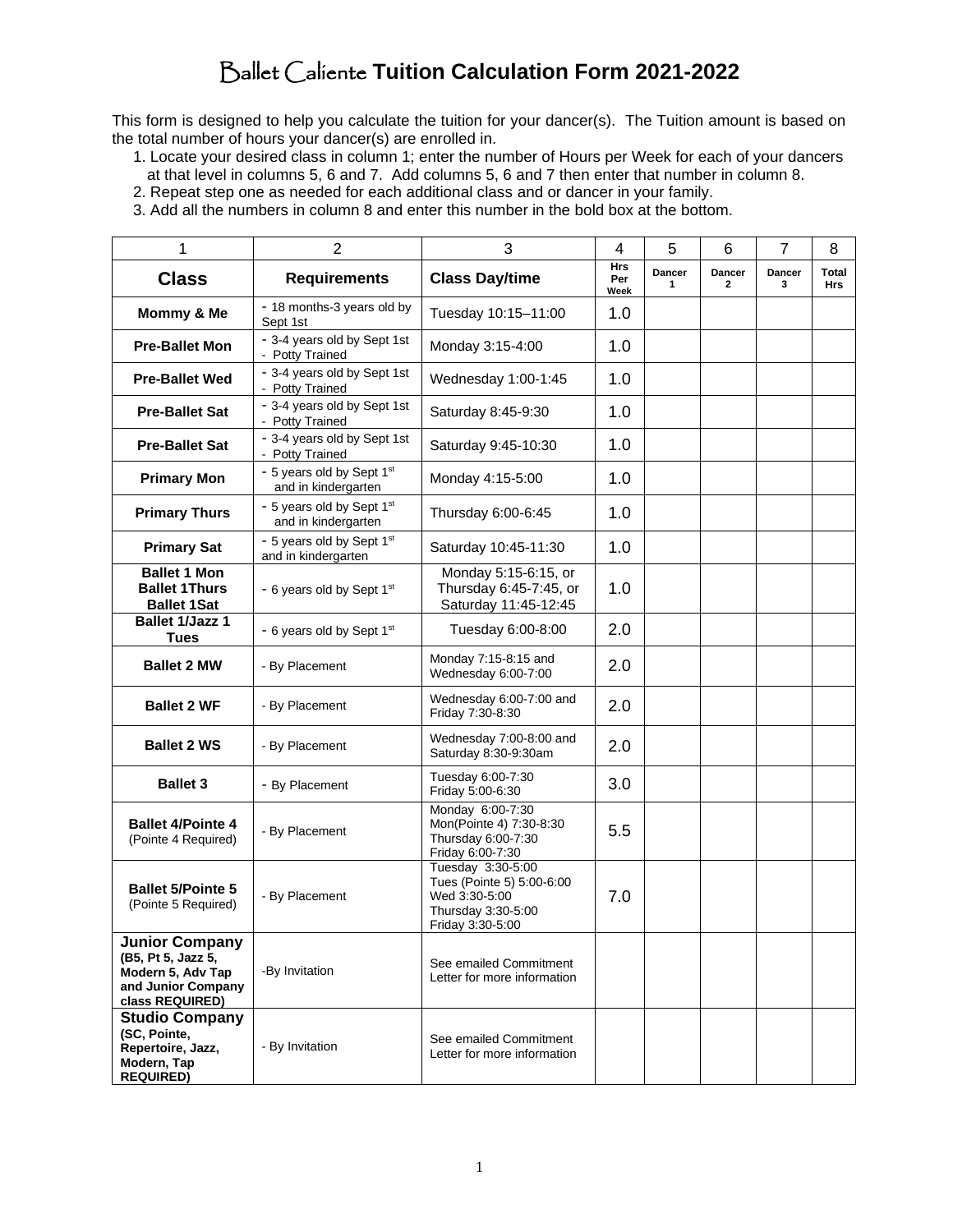| 1                              | $\overline{2}$            | 3                     | 4                         | 6<br>5      |                                 | $\overline{7}$ | 8                   |
|--------------------------------|---------------------------|-----------------------|---------------------------|-------------|---------------------------------|----------------|---------------------|
| <b>Class</b>                   | <b>Requirements</b>       | <b>Class Day/time</b> | <b>Hrs</b><br>Per<br>Week | Dancer<br>1 | <b>Dancer</b><br>$\overline{2}$ | Dancer<br>3    | Total<br><b>Hrs</b> |
| Jazz 2                         | -Enrolled in Ballet 2     | Wednesday 7:00-8:00   | 1.0                       |             |                                 |                |                     |
| Jazz 3                         | - Enrolled in Ballet 3    | Tuesday 7:30-8:30     | 1.0                       |             |                                 |                |                     |
| Jazz 4                         | - Enrolled in Ballet 4    | Thursday 7:30-8:30    | 1.0                       |             |                                 |                |                     |
| Jazz 5                         | - Enrolled in Ballet 5    | Wednesday 5:00-6:00   | 1.0                       |             |                                 |                |                     |
| Modern <sub>3</sub>            | -Enrolled in Ballet 3     | Friday 6:30-7:30      | 1.0                       |             |                                 |                |                     |
| Modern 4                       | -Enrolled in Ballet 4     | Friday 7:30-8:30      | 1.0                       |             |                                 |                |                     |
| Modern <sub>5</sub>            | -Enrolled in Ballet 5     | Thursday 5:00-6:00    | 1.0                       |             |                                 |                |                     |
| Tap A                          | -Enrolled in B1 or B2     | Monday 6:15-7:15      | 1.0                       |             |                                 |                |                     |
| Tap B                          | -Enrolled in B3 or B4     | Friday 4:00-5:00      | 1.0                       |             |                                 |                |                     |
| Tap C                          | -Enrolled in B5 or SC     | Friday 5:00-6:00      | 1.0                       |             |                                 |                |                     |
| <b>Junior Company</b>          | - Junior Company or above | Saturday 9:30-11:30   | 2.0                       |             |                                 |                |                     |
| <b>Total Hours per</b><br>Week |                           |                       |                           |             |                                 |                |                     |

## **Optional Classes**

4. Based on the **Total Hours per Week** calculated on page 1, use the table below to determine your **Tuition Payment Amount.** The more hours per week of instruction, the greater the tuition discount amount.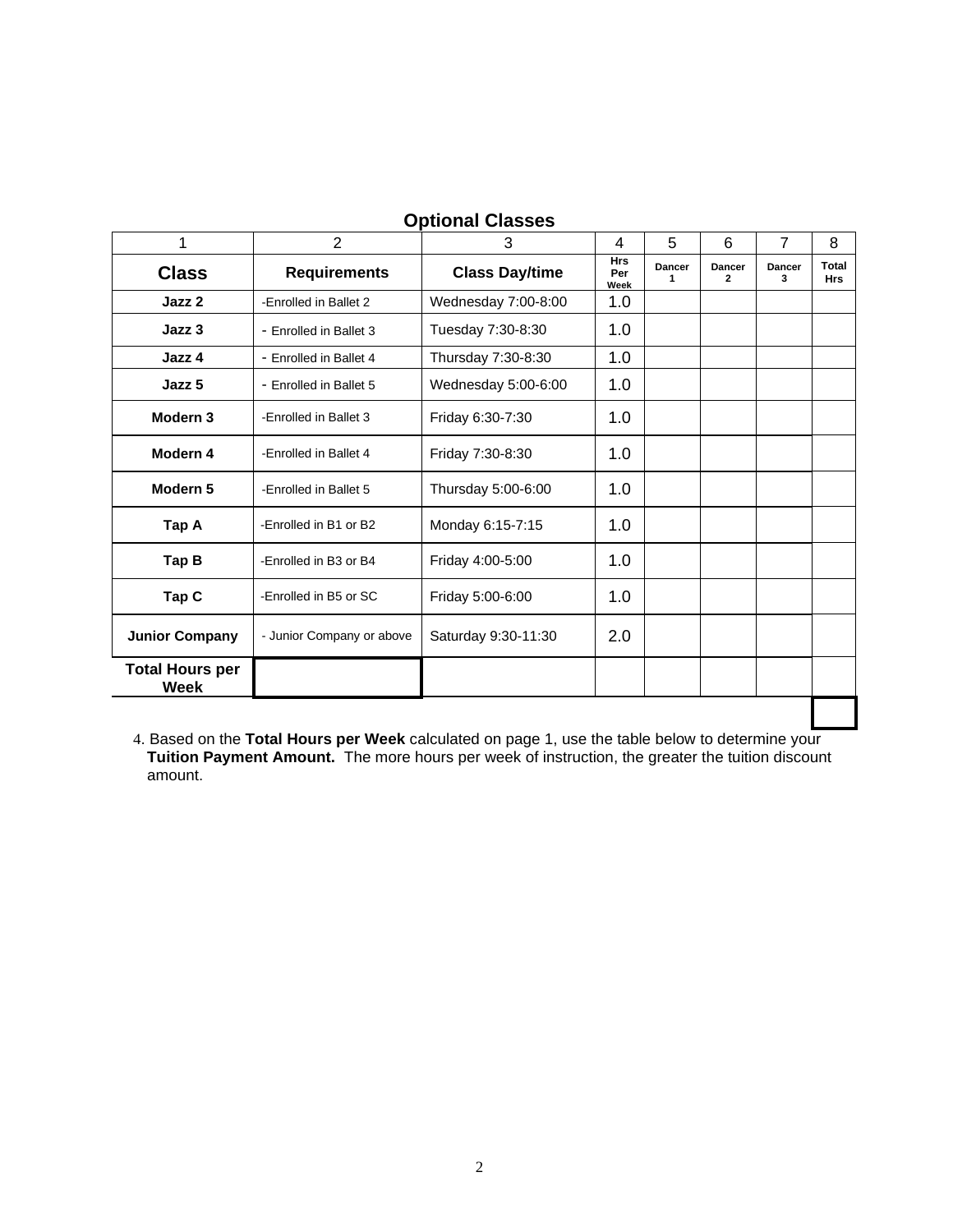# 2021-2022 Ballet Caliente Tuition Schedule

| Total          | Multi    | 9           | <b>Annual Fees</b>                                                                                             |
|----------------|----------|-------------|----------------------------------------------------------------------------------------------------------------|
| <b>Hours</b>   | Class    | Installment | Upon registration, each student is assessed an Annual Registration                                             |
| per            | Discount | Payment     | & Insurance Fee This fee is non-refundable.                                                                    |
| Week           |          |             | \$30 (Aug $1^{st}$ -Aug $20^{th}$ )                                                                            |
| 1              | 0%       | \$64        | \$40 (Aug 21st-Jan 31st)<br>$\bullet$                                                                          |
| $\overline{2}$ | 5%       | \$122       | \$20 (Feb 1st -July 31st).                                                                                     |
| 2.5            | 5%       | \$152       | Culminating Event Fees are billed in January and due February                                                  |
| 3              | 8%       | \$177       | 15 <sup>th</sup> . This fee is non-refundable after February 15 <sup>th</sup> .                                |
| 3.5            | 8%       | \$206       | \$100 Performance Fee for first dancer in all levels                                                           |
| 4              | 10%      | \$230       | (Includes DVD, T-Shirt, & Staff Compensation for Rehearsals)                                                   |
| 4.5            | 10%      | \$259       | \$80 Subsequent dancers in each show<br>(Includes T-Shirt, & Staff Compensation for Rehearsals)                |
| 5              | 15%      | \$272       | <b>Non-Refundable ADDITIONAL COSTS</b>                                                                         |
| 5.5            | 15%      | \$299       | (Not billed at registration):                                                                                  |
| 6              | 15%      | \$326       | \$65-85 per Costume for each class costume invoiced in<br>1.<br>November and payment due by December 1st.      |
| 6.5            | 15%      | \$354       | 2.                                                                                                             |
| $\overline{7}$ | 15%      | \$381       | Special cast assignment choreography, rehearsal and<br>costume fees due upon acceptance of roles               |
| 7.5            | 20%      | \$384       | Extra cast assignment choreography and rehearsal fees<br>3.                                                    |
| 8              | 22%      | \$399       | due upon acceptance of roles.                                                                                  |
| 8.5            | 22%      | \$424       |                                                                                                                |
| 9              | 22%      | \$449       | <b>OPTIONAL PERFORMANCE/RECITAL COSTS</b><br>(Subject to change):                                              |
| 9.5            | 22%      | \$474       | 1. Additional shirts                                                                                           |
| 10             | 22%      | \$499       | 2. Additional DVDs                                                                                             |
| 10.5           | 25%      | \$504       | 3. Flower bouquets                                                                                             |
| 11             | 27%      | \$514       | These optional items can be purchased in our website shop.                                                     |
| 11.5           | 27%      | \$537       |                                                                                                                |
| 12             | 27%      | \$561       | <b>Registration</b>                                                                                            |
| 12.5           | 28%      | \$576       | Registrations for the 2021-2022 Academic Year are accepted                                                     |
| 13             | 29%      | \$591       | through Ballet Caliente's online School Management System,                                                     |
| 13.5           | 30%      | \$605       | JackRabbit.                                                                                                    |
| 14             | 31%      | \$617       | Ballet Caliente operates under an ANNUAL enrollment<br>agreement. Our dance year is from September through the |

end of year culminating events, either the Recital (May) or Performance (June). All class slots are reserved for students participating in the entire dance year. Patrons pay in 9 installments.

Students who join during the year will pay on a prorated basis.

### **Withdrawal**

Students who withdraw during the year are refunded on a prorated basis, less any discount, from the END of the month in which Ballet Caliente is notified of the withdrawal. Withdrawal notifications should be sent to [schoolmanager@balletcaliente.com.](mailto:schoolmanager@balletcaliente.com)